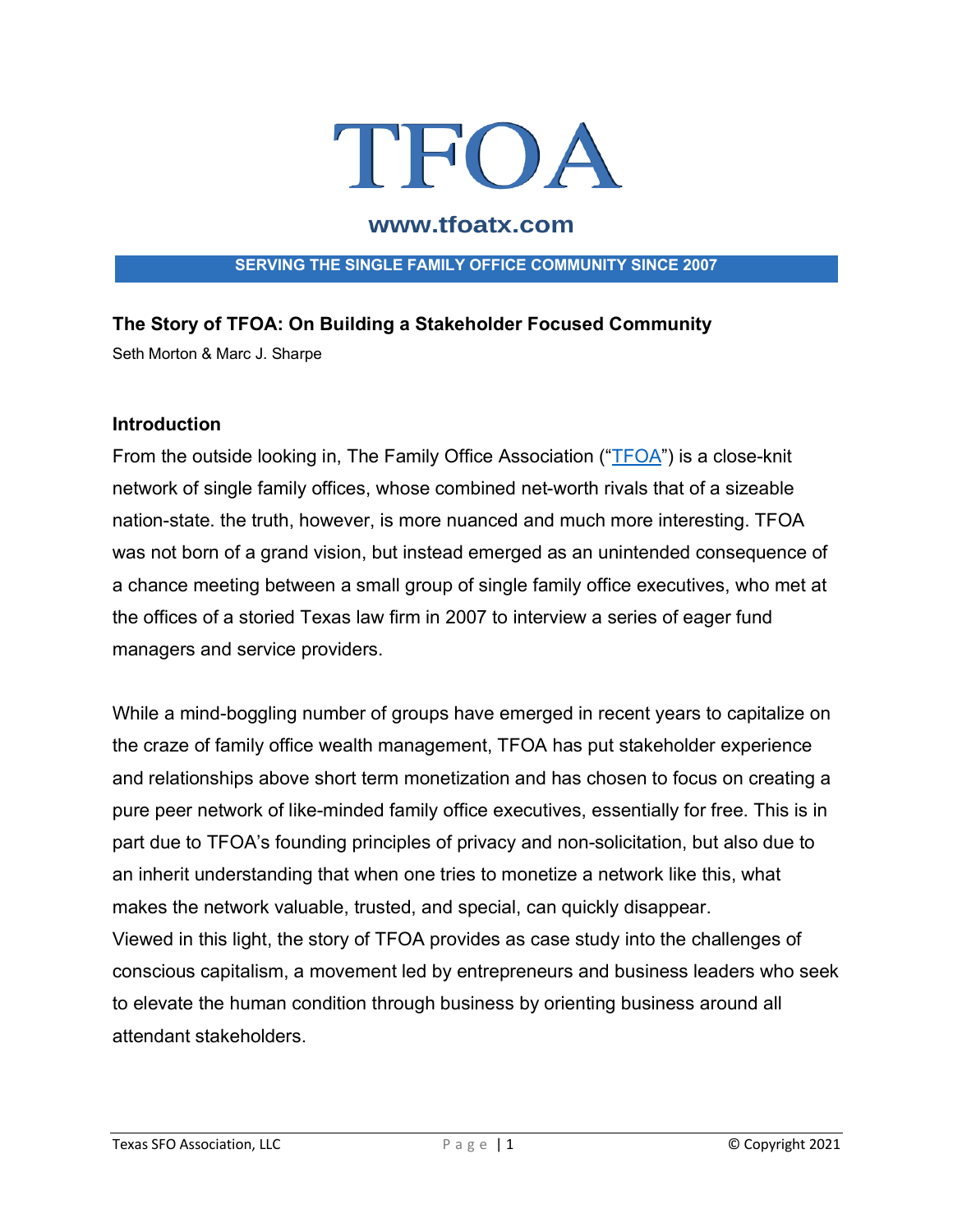### **How it all Started**

In early 2007, a small group of single family office executives met in the law offices of Vinson & Elkins, a storied law firm founded in 1917 in Houston, TX. The purpose of the meeting was to meet a selection of fund managers and services providers who were targeting the needs of their family office clients. However, the most lasting impact of this meeting was not found in the services being offered, but rather the executives themselves realizing they had much to learn from one another – and that they would rather meet and discuss these issues in private, out of earshot of the third-party service providers, in a safe and confidential environment.

This meeting highlighted a common problem family offices face. The amount of wealth the family has makes them a target for every service provider, wealth advisor, fund manager, and salesman looking to pitch their wares or sell their services. As the profile of a family office grows, it becomes more and more difficult to find unbiased opinions and independent analysis. Instead, every interaction feels compromised by the bias of a motivated sales representative.

For this inaugural group of TFOA founding members, the promise of a community of like-minded peers, who were willing to engage thoughtfully on problems, share best practices and deal flow, and collaborate on matters of diligence, was an idea whose time had come and was too good an opportunity to pass up.

In the early days, TFOA members would meet each month to share interesting opportunities from fund managers, conduct due diligence together (to capture the wisdom of the crowd), and act as a safe space to discuss challenging problems in a private and confidential setting. These early meetings carried the group through the Global Financial Crisis, when throughout the fall of 2008, the major financial markets lost more than 30% of their value and the entire financial system was on the brink of collapse. During this time, TFOA members helped each other and provided much needed, impartial counsel as they used their collective expertise and personal networks to monitor the situation and help each other weather the storm.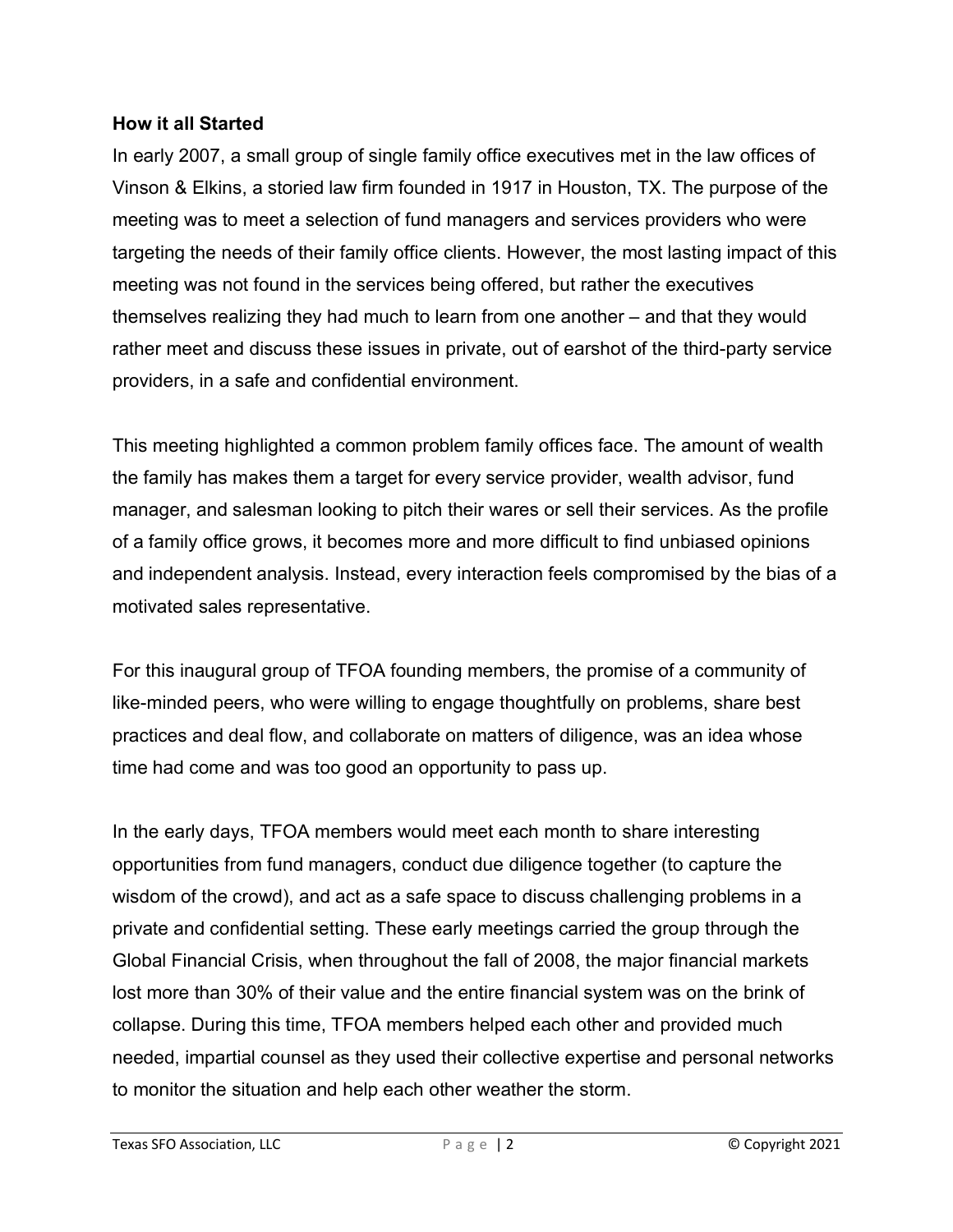While surviving the financial crisis showed the inherit value of these relationships, it was the untimely passing of one of the original members of the founding group that strengthened emotional ties and brought members even closer together. This moment of reflection underscored the community's true priorities: genuine care for all members and the value of human relationships. From these early meetings and experiences through hardships – both economic and personal – TFOA developed its own unique personality, culture, and set of core values. These values guide TFOA to this day and include confidentiality, professionalism, cooperation, trust, non-solicitation, and diversity of thought.

## **Technology and Expansion**

TFOA achieved its next major milestone in 2015, when the group introduced a private, member only, online portal to facilitate networking and the exchange of ideas outside of physical meetings. While regular, informal gatherings provided tremendous value to family offices looking to build relationships, the locality of the network, and the nature of in-person meetings, placed a ceiling on the potential growth and scale of those relationships. The private, member's only portal enabled more frequent and instant interactions between meetings, allowing for greater engagement and shared diligence, while also allowing members to connect with other family offices outside of Texas. Expanding the network also meant redefining the TFOA value proposition with members. The desire to grow creates an inherent tension and, to be successful, must be done in a way that allows the network to maintain its core values of trust and community while still delivering high quality resources, relationships, and experiences to members. Family offices are extremely sensitive when it comes to being monetized by others and they are intimately aware of the many self-proclaimed family office network groups that are out there trying to monetize their family office relationships for profit. The last thing a family office needs is another channel for over-shopped deals or more unwanted solicitation. By being mindful of these issues and pivoting carefully, TFOA was able to continue growing without sacrificing its values or the trusted relationships that exist among and between members.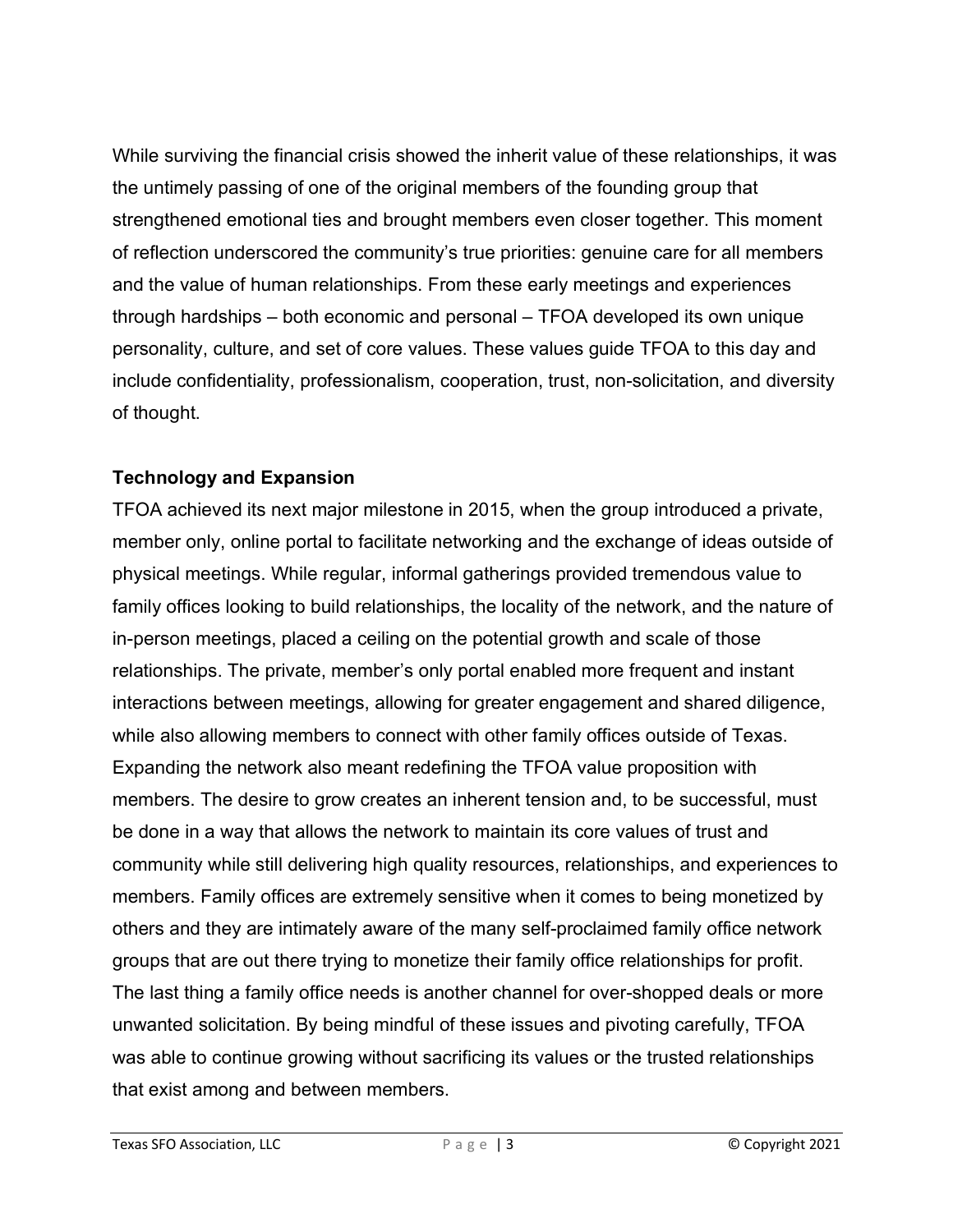The core advantage of having an efficient virtual platform to share ideas, discuss opportunities, and find ways to partner with other members sits within an overall framework that encourages engagement and engenders trust. By keeping members' needs at the forefront, TFOA has been able to leverage the efficiency of a virtual technology platform without alienating or isolating member. And by not opening the group to third party service providers and sponsors, TFOA has found a path forward that encompasses a space for members to learn and grow together, while also maintaining the ability to accommodate the needs of the network as they evolve.

# **A Different Kind of Symposium**

The challenges around maintaining member privacy and trust and creating an outstanding stakeholder experience was further tested in 2017 with TFOA's first Annual Single Family Office Symposium. Rather than create an event modeled after a trade conference or marketing event, TFOA's Symposium was modeled after the Symposia of ancient Greece and their more modern iterations found in institutions of higher learning. The first ever symposium, as documented in Plato's dialogue *The Symposium*, brought together a broad range of Athenian personalities including poets, playwrights, philosophers, politicians, war veterans, businessmen, and landowners. Though disparate in background and perspective, they came together to learn from each other and to share ideas. The objective was not to conform each participant into a single dogma, but rather to facilitate growth and learning for everyone in accordance with their own needs and interests.

TFOA's Symposium was similarly designed, pairing the candor of the original symposium with the discretion of Chatham House Rules. By partnering with The Baker Institute, the first TFOA symposium was able to bring together speakers with a combination of public policy as well as practical investing experience. This also helped keep the focus of the gathering on mutual learning, rather than on marketing or business development. This first symposium included no sponsors, no service providers, nor any non-single family office attendees. Over 100 principals and "c-level'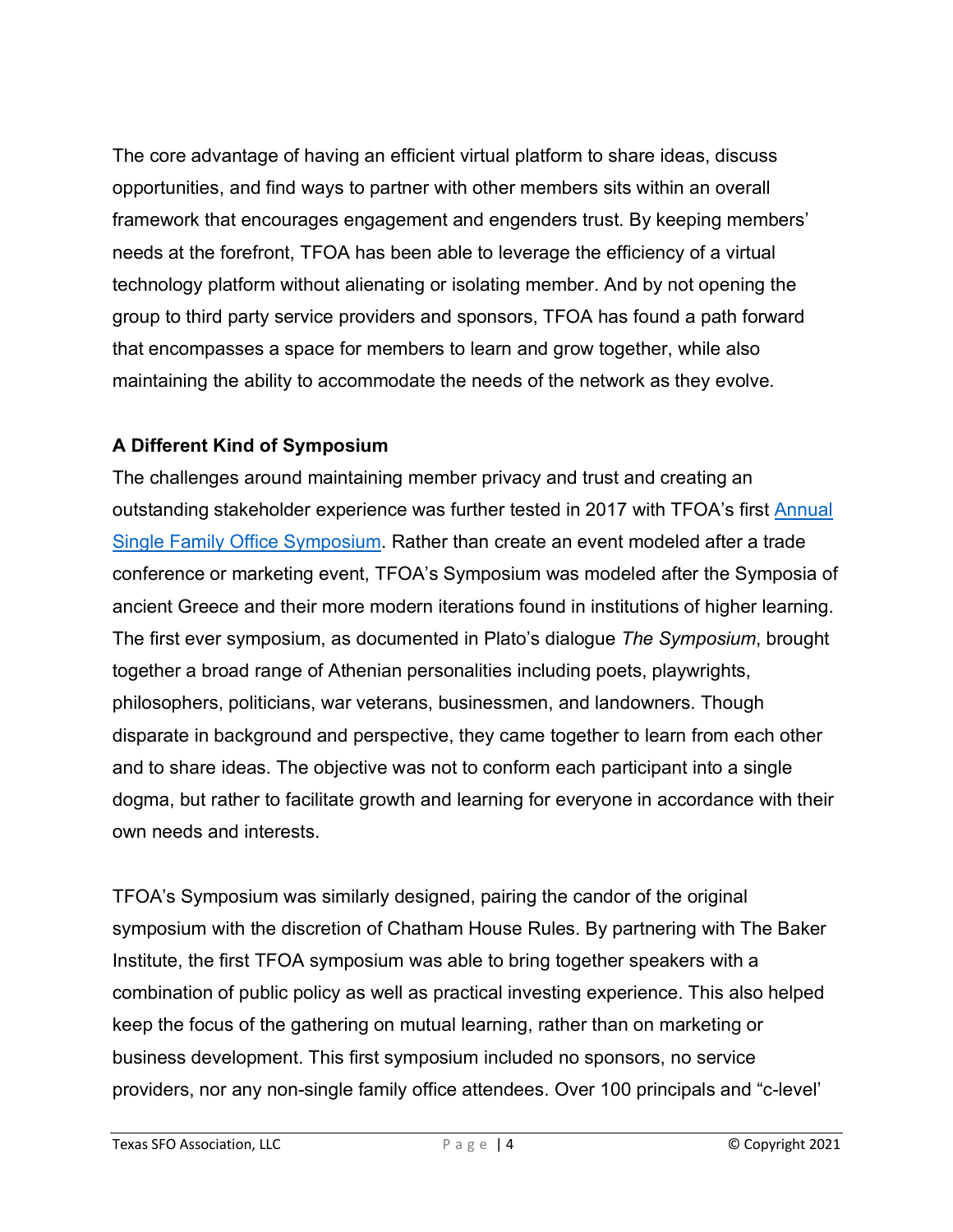single family office participants attended, as well as a high powered roster of speakers. The first symposium set a high bar for future events and served as a practical manifestation of TFOA's values in action.

Since 2015, TFOA has successfully brought members together for an annual gathering in Houston, Dallas, Austin, and virtually (during the coronavirus pandemic). While each symposium has retained its closed door nature and strict guest list policy, over time the format has involved to include a select group of sponsors who are willing to underwrite some of the hard costs of hosting such an event. The participation of non-family office attendees presents unique challenges. On the one hand, family offices prefer not to participate in an event that is merely a promotional grab bag where they will be inundated by service providers and fund managers. On the other hand, sponsors need a meaningful return on investment for their participation. Managing this inherent tension takes careful curation and management. By finding firms that understand the long-term value proposition that a community like TFOA represents and keeping the overall ratio of sponsors low in order to provide real opportunity for relationships to emerge, TFOA has been able to provide an outstanding experience for all stakeholders, while keeping the symposium firmly rooted within its core values. Today, TFOA's annual symposium continues to be unlike any other business conference or networking event. Instead, it remains an intimate gathering of family offices for relationship building and learning, supported by a select group of aligned stakeholders focused on long-term relationships.

## **Looking to the Future**

Despite the many challenges of the coronavirus pandemic since March 2020, TFOA has continued to grow and adapt. Virtual meetings further extended the reach of the network and events now include both a virtual and in-person component for members, wherever they may be based. As TFOA's membership continues to grow and diversify, today almost half of all members reside outside Texas. It is a long way from the halcyon days where eight to ten members would gather and share deal flow and ideas with each other around a coffee table at Kenny & Ziggy's in the Houston Galleria area. However, the same core issues remain the same.